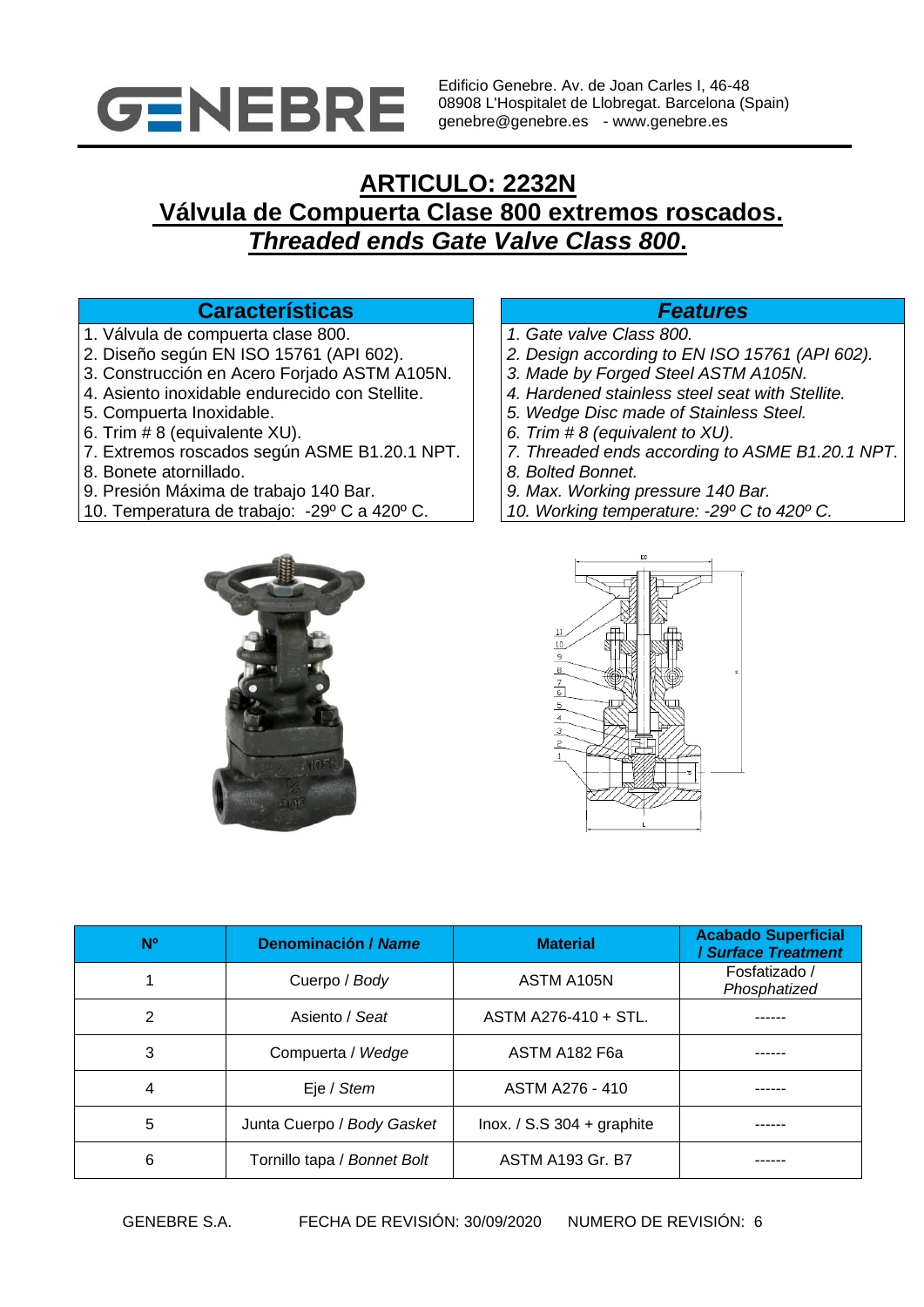

Edificio Genebre. Av. de Joan Carles I, 46-48 08908 L'Hospitalet de Llobregat. Barcelona (Spain) genebre@genebre.es - www.genebre.es

| <b>N°</b> | <b>Denominación / Name</b> | <b>Material</b>       | <b>Acabado Superficial</b><br><b>Surface Treatment</b> |
|-----------|----------------------------|-----------------------|--------------------------------------------------------|
|           | Tapa / Bonnet              | ASTM A105N            | Fosfatizado /<br>Phosphatized                          |
| 8         | Estopada / Stem packing    | Grafito / Graphite    |                                                        |
| 9         | Tuerca Eje / Stem Nut      | ASTM A276 - 410       |                                                        |
| 10        | Volante / Handwheel        | Fundición / Cast Iron | Fosfatizado /<br>Phosphatized                          |

#### **DIMENSIONES GENERALES /** *GENERAL DIMENSIONS*

| <b>Ref</b> | Medida /    | <b>Dimensiones / Dimensions (mm)</b> |     |     |               | Peso/<br><b>Weight</b> |
|------------|-------------|--------------------------------------|-----|-----|---------------|------------------------|
|            | <b>Size</b> | d                                    |     | н   | $\mathbf{D0}$ | (Kg)                   |
| 2232N 04   | 1/2"        | 10.5                                 | 79  | 161 | 100           | 2,200                  |
| 2232N 05   | 3/4"        | 13.5                                 | 92  | 163 | 100           | 2,395                  |
| 2232N 06   | 4"          | 18                                   | 111 | 196 | 125           | 4,110                  |
| 2232N 07   | 11/4"       | 24                                   | 120 | 223 | 160           | 5,650                  |
| 2232N 08   | 11/2"       | 29                                   | 120 | 251 | 160           | 6,740                  |
| 2232N 09   | 2"          | 36.5                                 | 140 | 290 | 180           | 10,030                 |

# **DIAGRAMA DE PERDIDAS DE CARGA /** *HEAD LOSSES DIAGRAM*

## **( H2O – 20 ºC Flujo Horizontal /** *Horizontal flow***).**